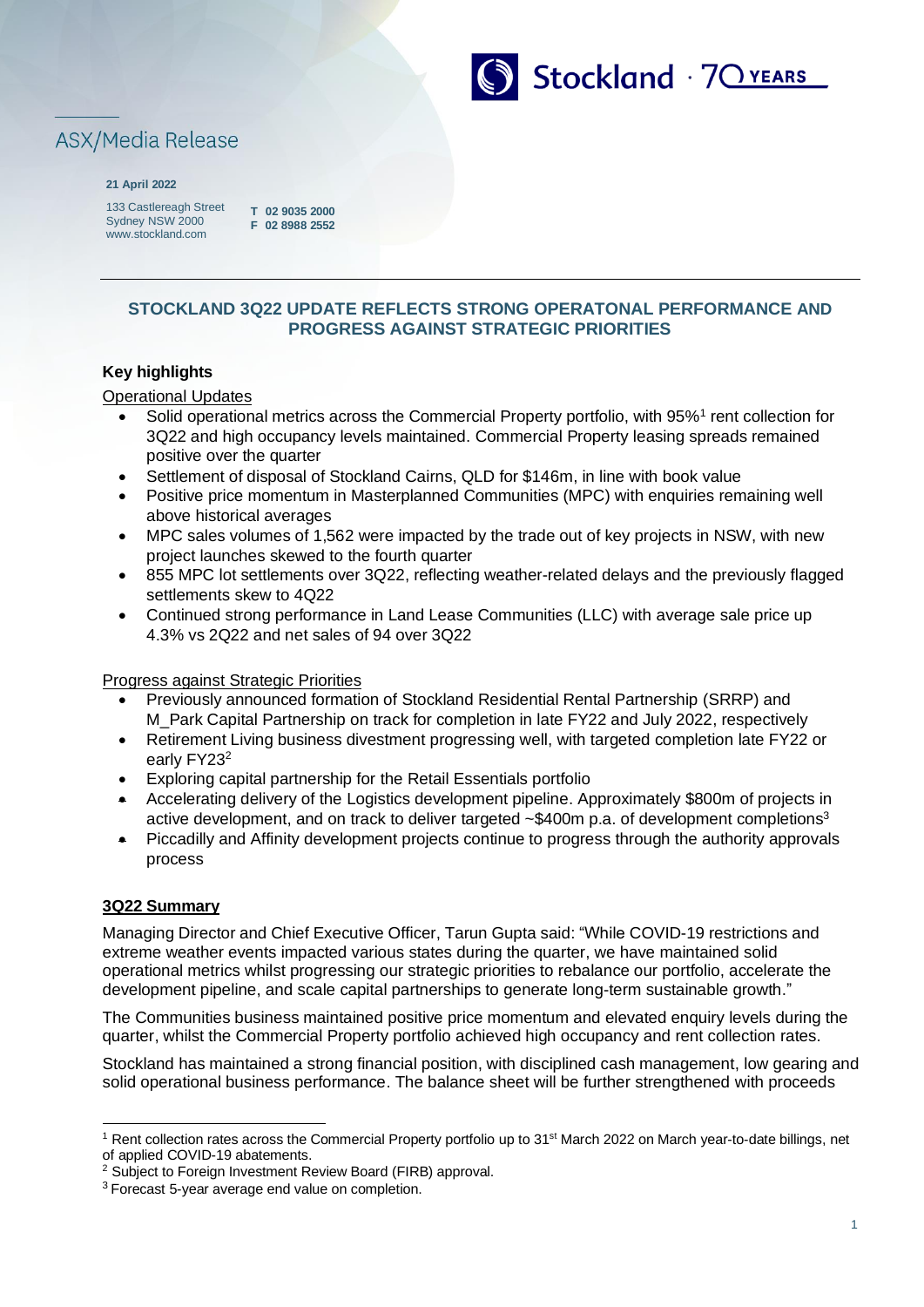from previously announced transactions, reducing gearing by approximately 7% on a pro-forma basis.

"Our business has performed well through 3Q22, as we maintained focus on operational excellence across the business whilst implementing our key strategic initiatives. We are well-positioned for sustainable growth and are in a strong financial position, despite near term macro-economic volatility," said Mr. Gupta.

#### **Commercial Property**

#### **Town Centres**

CEO, Commercial Property Louise Mason said: "Over the quarter we have seen resilient sales performance from our Town Centre portfolio. Total comparable sales rose by 2.8% in 3Q22, while comparable Specialty sales rose by 1.5%<sup>4</sup>."

Despite COVID-19 challenges and the extension of the Code of Conduct to June 2022, the portfolio maintained positive leasing spreads over the quarter, with rent collection and portfolio occupancy remaining high at 93%<sup>5</sup> and 99.1%<sup>6</sup> respectively. As at 31<sup>st</sup> March 2022, 88%<sup>7</sup> of rental support negotiations have been completed.

Severe weather events in NSW and QLD did not have a material impact across the Town Centre portfolio, as 99.1% of stores remained open and trading through the quarter.

Stockland also completed the disposal of Stockland Cairns, QLD for \$146m, in line with book value.

#### **Logistics**

The Logistics portfolio continued to deliver strong operational metrics in 3Q22, with both rent collection<sup>5</sup> and portfolio occupancy<sup>6</sup> at 99.0%.

The portfolio has a weighted average lease expiry (WALE) of 3.6 years<sup>6</sup>, and the business is focused on maximising the opportunities for income growth presented by upcoming lease expiries. Approximately 269,000 sqm of space was leased over the nine months to  $31<sup>st</sup>$  March 2022, with an additional  $~124,000$ sqm under heads of agreement. Over this time period, Stockland continued to see positive rent reversions across the Logistics portfolio.

Demand for industrial space remains strong, underpinned by growing investments in onshore supply chains, driving growth in prime net face rents across Sydney and Melbourne markets.

Stockland continues to progress and accelerate its Logistics development pipeline, with \$0.8bn<sup>8</sup> of active developments currently underway. Development approval was received for the initial build-to-hold stage of Melbourne Business Park, VIC – Lot 45 in April 2022, with construction expected to commence in early FY23. Construction also commenced at Yatala Distribution Centre, QLD – Stage 3 and Willawong Distribution Centre, QLD – Stage 3 over the quarter.

#### **Workplace**

Stockland's Workplace portfolio maintained solid performance over the quarter, with high rent collection rates of 99%<sup>5</sup> and occupancy of 90.2%<sup>6</sup> across the portfolio. The portfolio's WALE of 4.6 years<sup>6</sup> provides flexibility to implement Stockland's Workplace development strategy.

Stockland's M\_Park Stage 1 development, in capital partnership with Ivanhoé Cambridge, is underway with tenant discussions and construction progressing well. Piccadilly and Affinity development projects continue to progress through the authority approvals process.

<sup>4</sup> Comparable basket of assets as per SCCA guidelines, which excludes assets which have been redeveloped within the past 24 months. Excludes the Mobile Phones category, due to reporting changes by one retailer resulting in sales data being not comparable.

<sup>5</sup> As at 31st March 2022.

<sup>&</sup>lt;sup>6</sup> By income.

<sup>&</sup>lt;sup>7</sup> Completion of negotiations by number of stores.

<sup>8</sup> Forecast value on completion.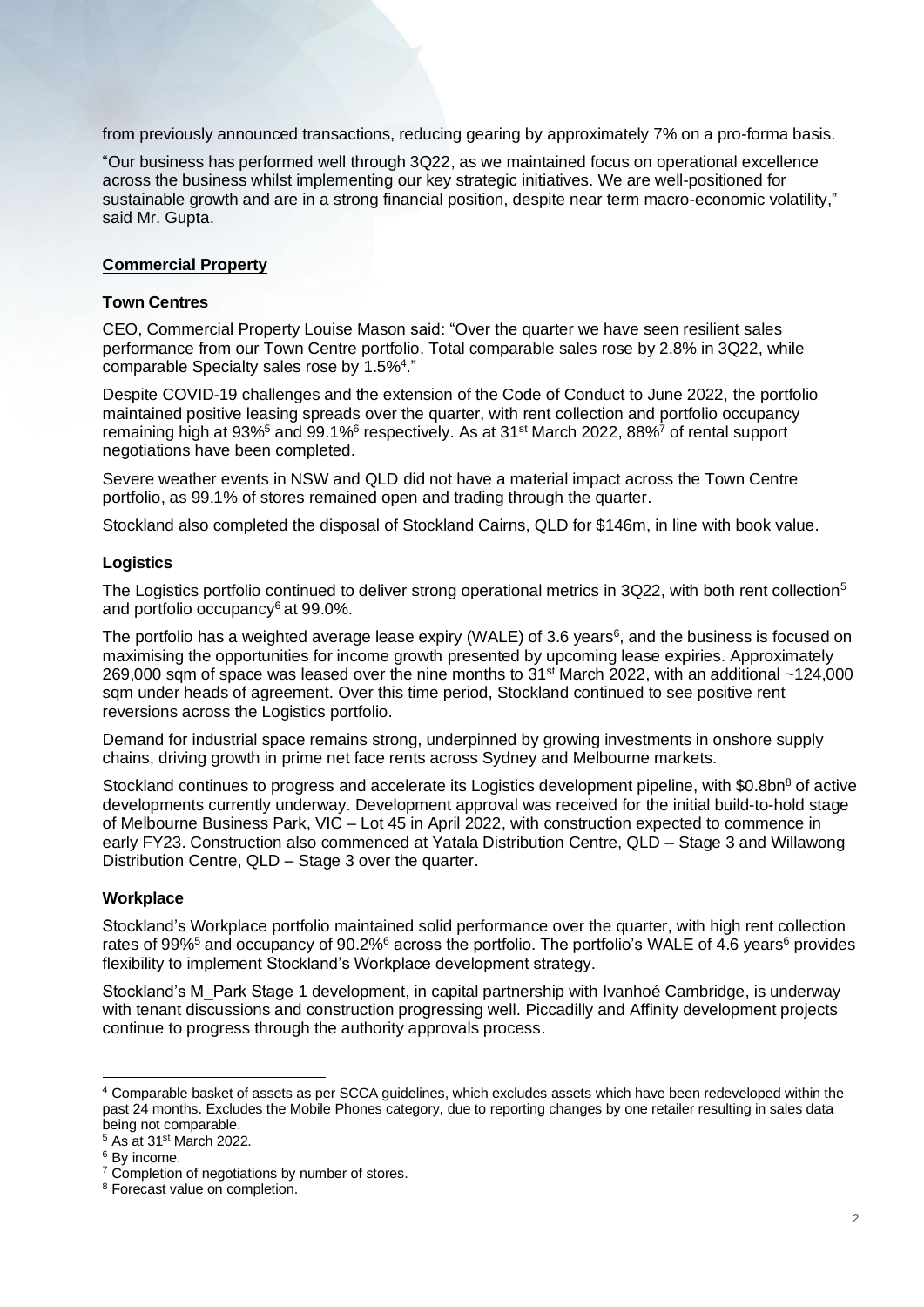## **Communities**

#### **Residential**

Enquiry levels across the Residential business remain elevated and well above historical levels. The business also saw positive price momentum, reflecting strong ongoing purchaser demand for Stockland's high quality masterplanned communities (MPC) product.

Net sales of 1,562 in 3Q22 were in line with expectations, reflecting the trade out of key projects in NSW as well as the timing of new project launches skewed to 4Q22.

CEO, Communities, Andrew Whitson said: "Our enquiry levels remain strong and there is considerable unsatisfied purchaser demand, given the supply constraints experienced over the last 12 months. Current market fundamentals remain positive; however, we expect the strength of market conditions to moderate over the medium term in line with rising interest rates."

Stockland is actively managing the impacts of supply and labour disruptions due to ongoing COVID-19 restrictions and extreme weather events, particularly across the eastern seaboard. To date, the impact of cost inflation has been more than offset by price growth and contingency allowances.

Despite wet weather delays, the business is targeting close to 6,000 settlements for FY22, with target operating profit margin guidance of over 18%. Underlying price growth and the deferral of some settlements into FY23 is expected to result in a higher 2H22 operating profit margin than previously anticipated.

#### **Land Lease Communities**

Stockland's Land Lease Communities (LLC) platform is performing well, notwithstanding supply chain constraints and associated cost increases.

The average sale price increase of 4.3% over 3Q22 demonstrates continued demand for over-50s product and the appeal of Stockland Halcyon lifestyle and community living.

Net sales of 94 home sites in 3Q22 reflect the slowdown of releases to allow for production catch-up following extreme wet weather conditions. Despite supply chain and production delays, the business is on track to deliver the target of 220-240 home site settlements in FY22.

Stockland continues to leverage the combined Stockland Halcyon platform to drive value creation, including unlocking incremental pipeline opportunities from its masterplanned communities landbank.

The Stockland Residential Rental Partnership (SRRP) with Mitsubishi Estate Asia is on track for completion in late FY22.

#### **FY22 outlook and guidance**

The FY22 estimated FFO per security guidance range is maintained at 35.1 to 35.6 cents, in line with prior guidance provided at the 1H22 Result.

Distribution per security for the full year is expected to be within target payout ratio of 75% to 85% of FFO.

Current market conditions remain uncertain. All forward looking statements, including FY22 earnings guidance, remain subject to no material deterioration in current market conditions and the continued recovery from COVID-19 restrictions, and are underpinned by the following business assumptions:

- Residential settlements targeting close to 6,000 lots
- Residential operating profit margin above 18%
- Land Lease Communities delivering 220-240 home site settlements in FY22
- Rent collection trends continue at current levels